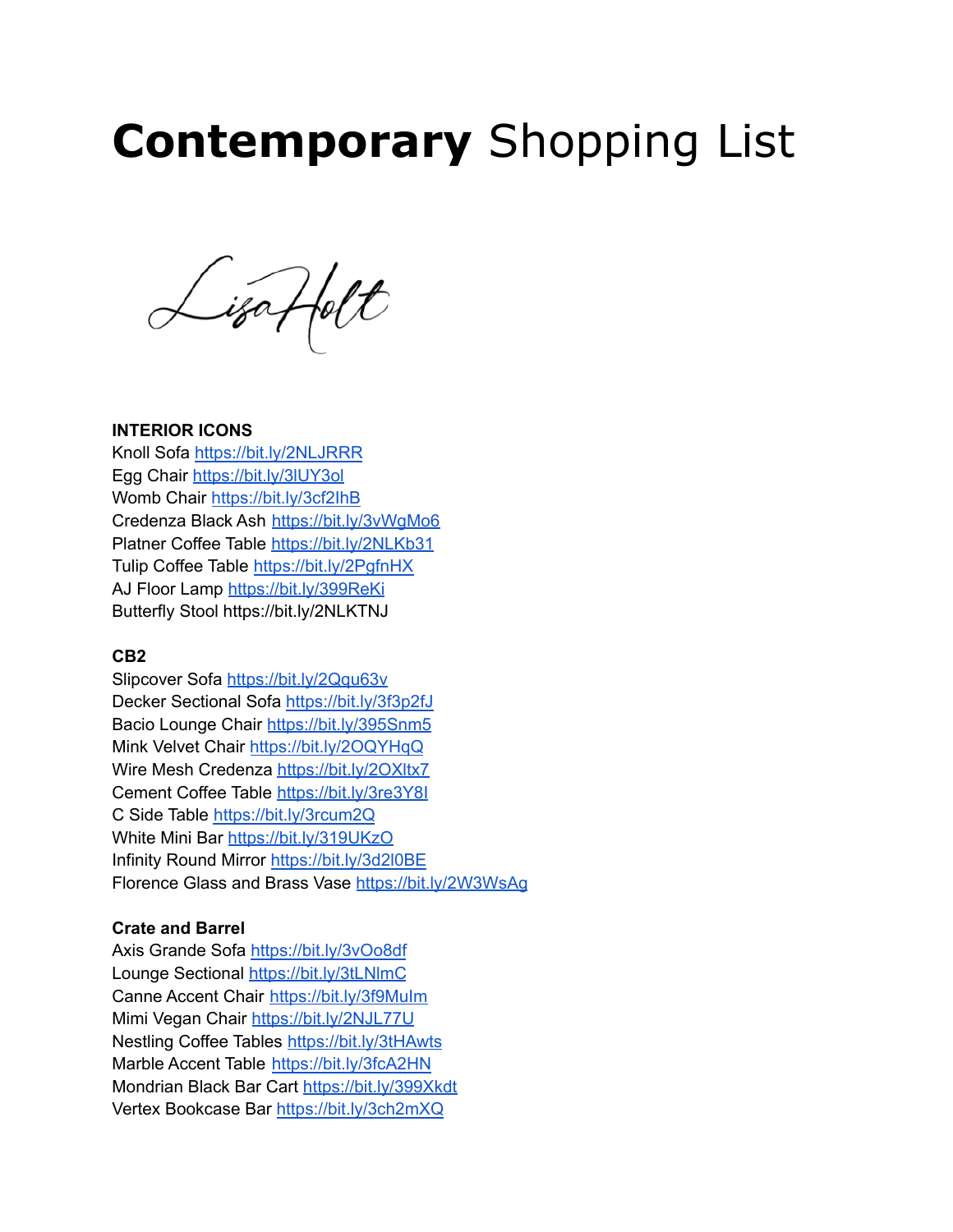Styria Throw Pillow <https://bit.ly/31eoxHL> Marble Bookends <https://bit.ly/3tNeqpt>

## **West Elm**

Andes Sofa <https://bit.ly/3f2HjKh> Marin Sectional <https://bit.ly/3refxwC> Viv Swivel Chair <https://bit.ly/3187FlV> Haven Swivel Chair <https://bit.ly/3rlykGJ> Tahoe Buffet <https://bit.ly/3f6EJ5O> Streamline Coffee Table <https://bit.ly/3lId9xd> Cosmo Side Table <https://bit.ly/3vPkuzJ> Terrace Bar Cart <https://bit.ly/3tMS2MS> Lacquer Wood Trays <https://bit.ly/3f9XdCK> Faux Fur Throw <https://bit.ly/2P1k60r>

## **Pottery Barn**

Comfort Square Arm Sofa <https://bit.ly/2P01T3k> Pearce Upholstered Sectional <https://bit.ly/3sfnJhF> Ayden Square Arm Swivel Chair <https://bit.ly/3dg1Jx1> Hudson Leather Armchair <https://bit.ly/318lwZo> Folsom Coffee Table <https://bit.ly/3sjJ3T9> Reclaimed Wood Coffee Table <https://bit.ly/399jgWp> Reed Buffet <https://bit.ly/3vQCEk> Terra Cotta Bowls <https://bit.ly/31c4wl3> Agate Stone Catchall <https://bit.ly/3lJdr6S>

## **William Sonoma Home**

Greenwich Sofa <https://bit.ly/31cfneO> Yountville Slipcover Sectional <https://bit.ly/3d3zwZR> James Chair <https://bit.ly/31d9Q7O> Maverick Occasional Chair <https://bit.ly/3f9vOAL> Waterfall Coffee Table <https://bit.ly/31bZm8D> Stacked Acrylic Accent Table <https://bit.ly/3lL6iTD> Truman Rectangular Bar Cart <https://bit.ly/399BbMw> Alton 3 Drawer Dresser <https://bit.ly/3rfUZnF> Bradford Planter <https://bit.ly/3f8oxkF> Painted Color Block Series <https://bit.ly/2P2NxPx>

#### **Lulu and Georgia**

Allisen Sofa <https://bit.ly/3vQEGBc> Decima Sectional Sofa <https://bit.ly/3f3wqrE> Leather Accent Chair <https://bit.ly/2QtwoyR> Amanda Accent Chair <https://bit.ly/3re6xrC> Andra Round Coffee Table <https://bit.ly/39cP5h0>